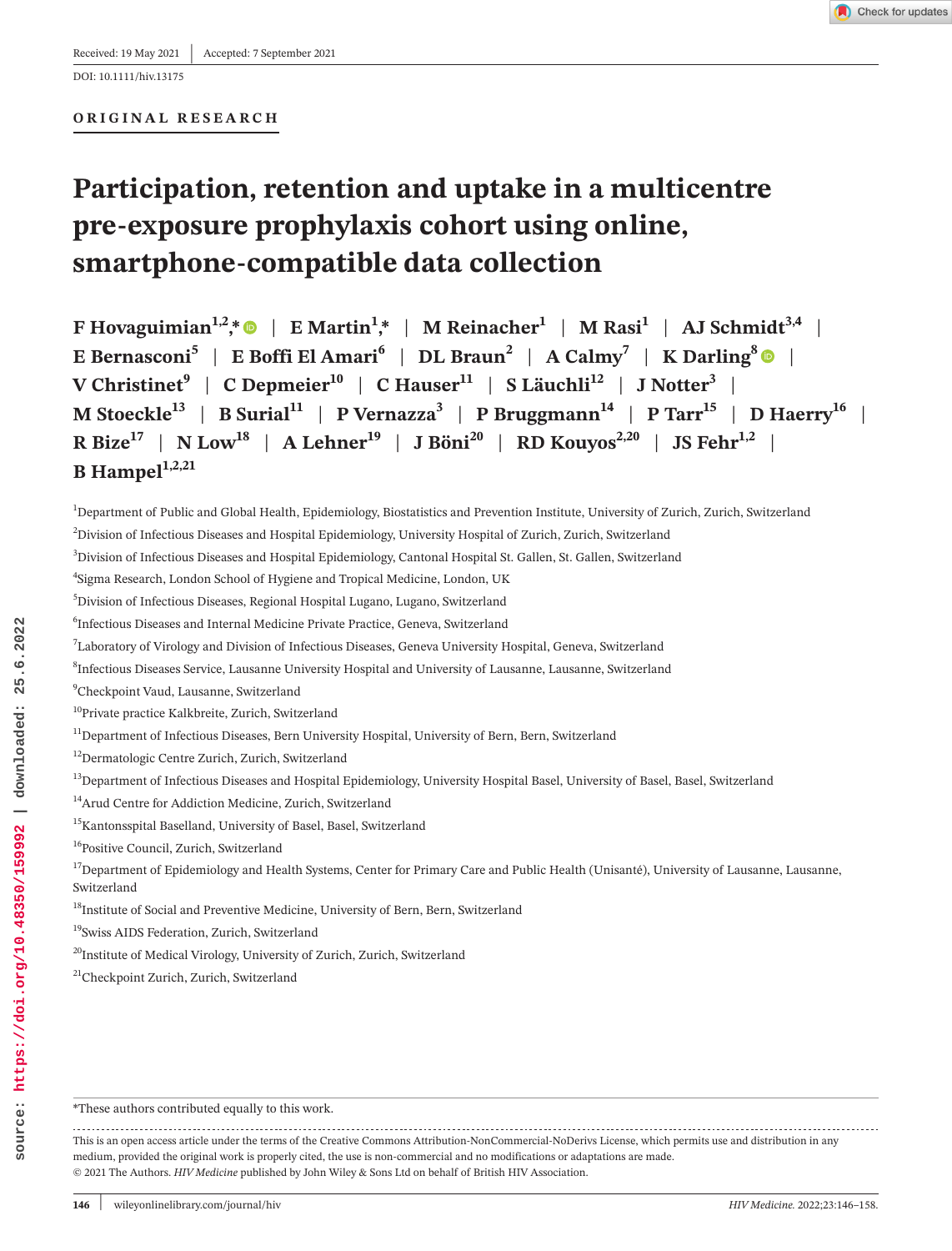#### **Correspondence**

Dr Frédérique Hovaguimian, Department of Public and Global Health, Epidemiology, Biostatistics and Prevention Institute, Hirschengraben 84, 8001 Zurich, Switzerland. Email: [frederique.lachmann@uzh.ch](mailto:frederique.lachmann@uzh.ch)

#### **Funding information**

This work was supported by the Federal Office of Public Health (approval number: 19.022422), Merck Sharp & Dohme (MSD), and the Swiss HIV Cohort Study (grant number: SHCS\_281). FH and BH were supported by the Federal Office of Public Health (approval number: 19.022422); FH and RDK were supported by the Swiss National Science Foundation (grant #BSSGI0\_155851). The funding organizations had no role in the design and conduct of the study; in the collection, management, analysis, or interpretation of the data; or in the preparation, review, or approval of the manuscript.

Schweizerischer Nationalfonds zur Förderung der Wissenschaftlichen Forschung Swiss HIV Cohort Study Federal Office of Public Health

Merck Sharp and Dohme

**Abstract**

**Objectives:** The aim of the study was to assess the feasibility of a national preexposure prophylaxis (PrEP) programme using smartphone-compatible data collection.

**Methods:** This was a multicentre cohort study (NCT03893188) enrolling individuals interested in PrEP in Switzerland. All centres participate in the SwissPrEPared programme, which uses smartphone-compatible data collection. Feasibility was assessed after centres had enrolled at least one participant. Participants were HIV-negative individuals presenting for PrEP counselling. Outcomes were participation (number enrolled/number eligible), enrolment rates (number enrolled per month), retention at first follow-up (number with first follow-up/number enrolled), and uptake (proportion attending first visit as scheduled). Participant characteristics were compared between those retained after baseline assessment and those who dropped out.

**Results:** Between April 2019 and January 2020, 987 individuals were assessed for eligibility, of whom 969 were enrolled (participation: 98.2%). The median enrolment rate was 86 per month [interquartile range (IQR) 52–137]. Retention at first follow-up and uptake were both 80.7% (782/969 and 532/659, respectively). At enrolment, the median age was 40 (IQR 33–47) years, 95% were men who have sex with men, 47% had a university degree, and 75.5% were already taking PrEP. Most reported multiple casual partners (89.2%), previous sexually transmitted infections (74%) and sexualized drug use (73.1%). At baseline, 25.5% tested positive for either syphilis, gonorrhoea or chlamydia. Participants who dropped out were at lower risk of HIV infection than those retained after baseline assessment.

**Conclusions:** In a national PrEP programme using smartphone-compatible data collection, participation, retention and uptake were high. Participants retained after baseline assessment were at considerable risk of HIV infection. Younger, less educated individuals were underrepresented in the SwissPrEPared cohort.

#### **KEYWORDS**

cohort study, HIV, pre-exposure prophylaxis, prevention programme

# **INTRODUCTION**

Since its approval in 2016 by the European Medicines Agency, pre-exposure prophylaxis (PrEP) has been widely used to prevent HIV transmission as an alternative or in addition to conventional prevention measures. As of November 2019, 16 out of 53 countries in Europe and Central Asia reported PrEP reimbursement as part of their national health services [1]. Despite approval in neighbouring countries and growing interest among target populations [such as men who have sex with men (MSM)] [2], PrEP use in Switzerland remained off-label and poorly controlled (e.g. online purchase without medical prescription or in neighbouring countries) until recently

(approval: April 2020). Taking PrEP without medical oversight is of concern, because of possible drug-related side effects, poor adherence and viral resistance (e.g. in those taking PrEP despite an undiagnosed HIV infection or in those newly infected despite PrEP) [3,4].

Whilst there is growing evidence that wide PrEP availability contributes to reducing HIV infection rates [5–8], concerns have been raised as to whether the current resurgence of other sexually transmitted infections (STIs), such as gonorrhoea, chlamydia, syphilis and viral hepatitis, could be attributed to PrEP [9–11]. Although changes in sexual behaviour, such as an increase in condomless sex after PrEP start, have been associated with PrEP use [12,13], these findings have been inconsistent [14,15], and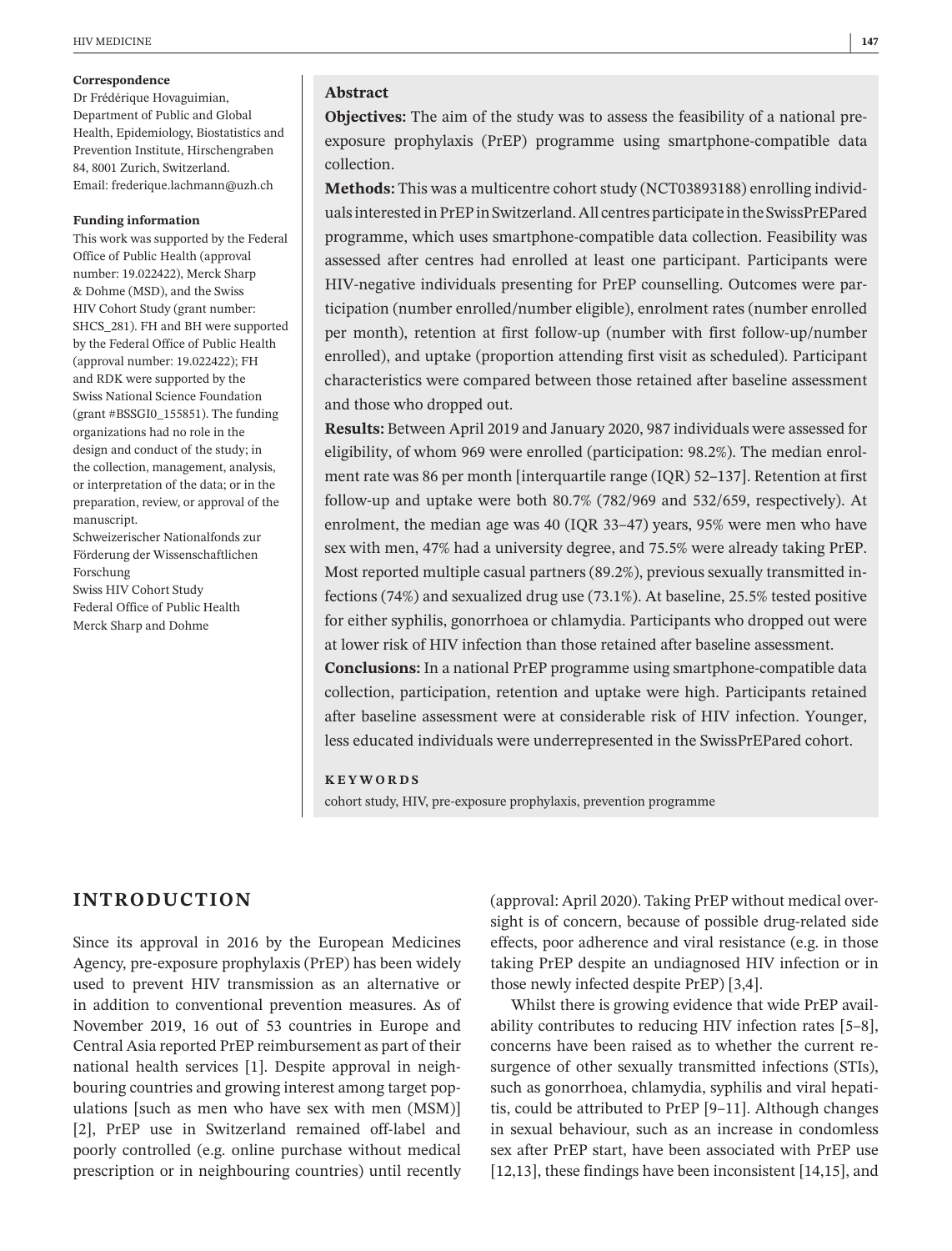it remains unclear to what extent other factors, such as differences in STI screening rates, may also contribute to the recent rise in STIs.

To addressthese points, the SwissPrEPared programme [\(https://www.swissprepared.ch/en\)](https://www.swissprepared.ch/en) was launched in April 2019. The goals of this national PrEP programme are to provide personalized prevention measures to individuals at considerable risk of HIV infection, to harmonize quality standards of PrEP consultations across Switzerland, and to serve as an official exchange and training platform for health care providers involved in PrEP prescription. Counselling is based on standardized, online, smartphone-compatible questionnaires that participants complete before their visit. Yearly data analysis and direct feedback from participants and study centres allow continuous adjustments of the programme format. Nested within this prevention programme, the SwissPrEPared cohort study (NCT03893188) follows programme participants longitudinally over a 3-year period, with the following research objectives: to obtain epidemiological data on PrEP use in Switzerland, to monitor STIs, and to evaluate sexual health and wellbeing in individuals interested in PrEP.

Because the implementation of a national PrEP programme using online, smartphone-compatible data collection for counselling remains challenging, the primary aim of this study was to provide feasibility data after each participating centre had enrolled at least one participant. More specifically, we assessed participation, enrolment rates, retention at first follow-up and uptake. We were also interested in exploring the relatively early cohort profile and assessed participant characteristics at cohort registration.

# **METHODS**

We followed the Consolidated Standards of Reporting Trials (CONSORT) extension for the reporting of feasibility studies [16].

### **Patient consent statement**

The SwissPrEPared study was approved by all ethical committees in cantons with a participating centre (lead canton: Zurich, Switzerland; registration number: 2018–02015) and was registered with ClinicalTrials. gov (NCT03893188). Written informed consent was obtained from all participants included in this study. No research data were collected from programme participants not explicitly consenting to the SwissPrEPared cohort study.

# **Study design and setting**

The SwissPrEPared study is a national, multicentre cohort study that follows individuals interested in PrEP over a period of 3 years (April 2019 to March 2022). Recruiting centres are located in the seven main cities of Switzerland and consisted, at the time of the feasibility analysis, of seven tertiary referral hospitals, two sexual health clinics ('Checkpoints') and two private clinical practices (general practitioner and dermatologist). The study was implemented in April 2019 across Switzerland used a stepwise approach, with centres in the canton of Zurich starting first and those in the French/Italian-speaking regions last.

All participating centres are part of the SwissPrEPared programme (also launched in April 2019), which ensures standardization of PrEP counselling and STI screening across providers in the three main linguistic regions of Switzerland (German-, French- and Italian-speaking). This is mainly achieved through the use of common guidelines, a secured web-based electronic chart system (consisting of standardized questionnaires for PrEP counselling), and regular interactions between PrEP prescribers (e.g. yearly meetings, training and newsletters). Programme participants receive PrEP counselling and STI screening at regular intervals, following the latest international recommendations (i.e. safety visit 4 weeks after initiation in those starting PrEP, and visit every 3 months in those already on daily PrEP at enrolment) [17]. For those taking PrEP intermittently [i.e. either daily for limited periods of time ('holiday PrEP') or before and after sex ('event-based')] [18], screening was recommended at least every 6 months, but could be performed earlier depending on the frequency of sexual contacts (at the physician's discretion). Counselling and clinical management are facilitated by standardized, online, smartphone-compatible questionnaires that participants complete before their scheduled counselling visit. These questionnaires are made available to participants a week before the scheduled PrEP consultation by sending them a link (via email or short message service) enabling completion on their personal electronic devices. In 2018, at least 85% of the general population in Switzerland were active smartphone users [19]. A similar trend was found in the MSM population, with reports suggesting use of online platforms in > 75% of the respondents [20,21].

From April to September 2019, PrEP was mainly obtained from regular Swiss pharmacies (available only with medical prescription), but other sources included online pharmacies and buying/importing PrEP from other countries. As from October 2019, programme participants were given the opportunity to buy PrEP within the SwissPrEPared programme at a preferential price compared to purchasing PrEP in regular Swiss pharmacies.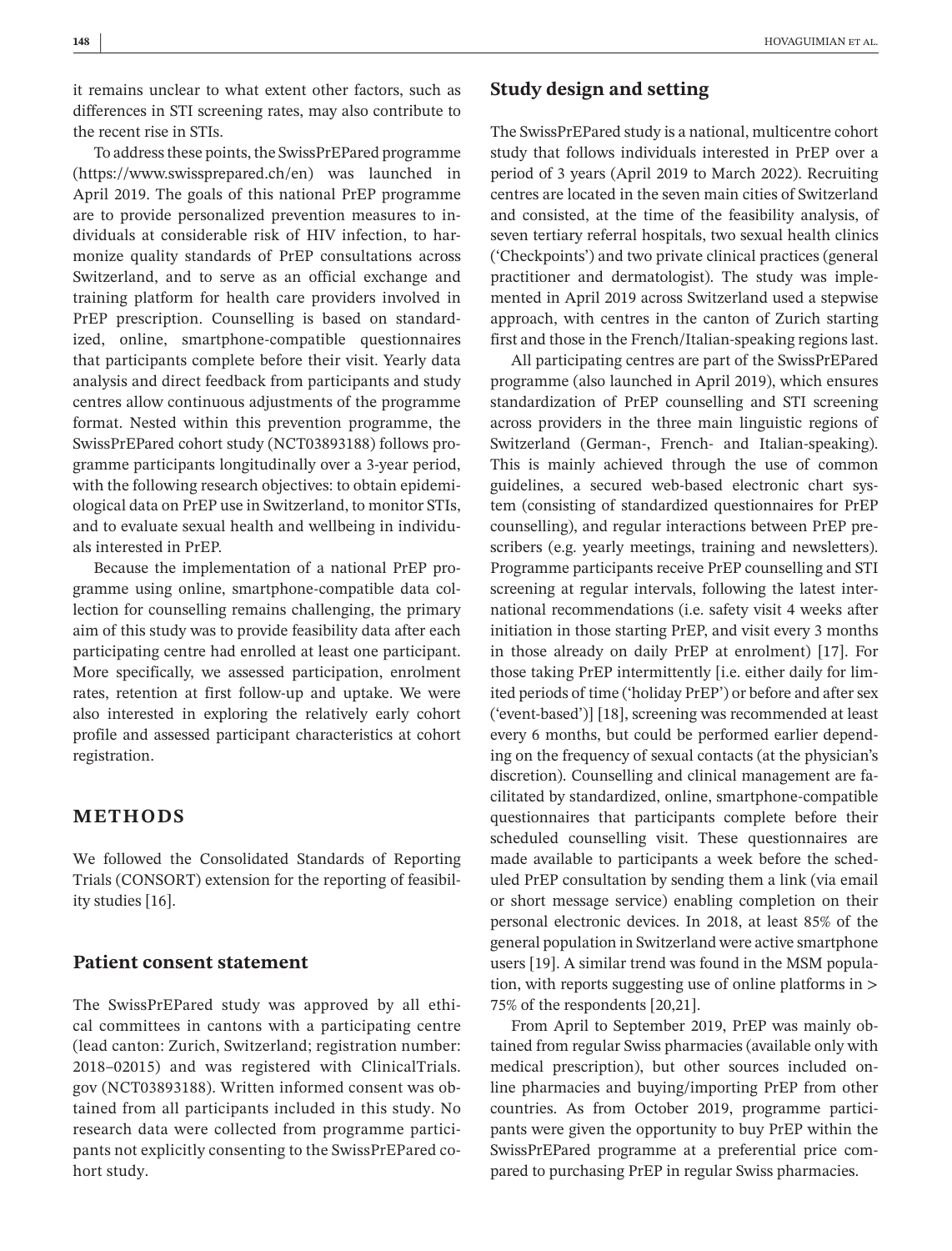## **Study participants**

Target populations (MSM and other groups at considerable risk of HIV infection) were informed of programme and study enrolment in print and online magazines. All HIV-negative individuals presenting for PrEP counselling at participating centres were considered eligible. Those with no indication for PrEP (based on prescription guidelines used by study centres) or those declining further PrEP use were not excluded, provided that they planned to attend at least one follow-up visit (e.g. for STI screening or revaluation of PrEP). Although the SwissPrEPared study was not restricted to MSM, we anticipated only a small number of participants outside this group.

Evidence suggests that nearly 80 000 MSM aged 15– 64 years are living in Switzerland (95% credible interval: 64 000–96 000), of whom 8% (6300 MSM) have been estimated to have diagnosed or undiagnosed HIV infection [22]. Thus, assuming that 14% of non-HIV-diagnosed MSM would be very likely to use PrEP [1], we expected that 10 300 MSM (upper limit) in Switzerland would qualify for the SwissPrEPared programme.

## **Study outcomes**

Feasibility outcomes were defined as: participation (number of enrolled participants divided by the number of potentially eligible individuals), enrolment rates (number of participants enrolled per month), retention at first follow-up (number of participants with first followup visit divided by the number enrolled), and reasons for withdrawing consent. Uptake of the SwissPrEPared programme was defined as the proportion of participants attending the first follow-up visit as scheduled (i.e. 3 months  $\pm$  2 weeks after baseline assessment for those already on daily PrEP, and 4 weeks for those starting PrEP at enrolment). Programme uptake was not assessed for those taking PrEP intermittently (i.e. 'holiday' or 'eventbased' PrEP), as the schedule for follow-up visits may differ between centres. For participation and enrolment rates, assessment was performed after cohort deployment, that is, after each participating centre had enrolled at least one participant. Retention at first follow-up was assessed 6 months after cohort deployment to account for participants not strictly adhering to the study schedule and included participants with any first follow-up visit, irrespective of the visit schedule.

We also explored participant characteristics at cohort registration (referred to as 'baseline') to better define the PrEP user population in Switzerland at an early stage of the study. All participants who contributed to the baseline assessment were considered; that is, those lost to follow-up or those withdrawing consent after the initial visit were also included in the analysis. Baseline characteristics were compared between those retained in the study after the baseline assessment (i.e. those with a baseline assessment and pending first follow-up visit) and those who dropped out after the baseline assessment. We assessed demographics [age, gender, sexual orientation, risk group, education, financial situation (self-reported, subjective assessment) and country of origin], PrEP use (current use, mode of purchase and detailed regimen), PrEP adherence (selfreported frequency of missing a PrEP dose), behavioural risk factors [number of partners (steady and casual in the previous 3 months), sex with casual partners, use of condoms, previous lifetime STI diagnosis and substance use in the previous 3 months], and results from STI screening at baseline. For substance use, reported substances were stratified into three categories [23]: 'chemsex' substances (γhydroxybutyric acid/γ-butyrolactone, methamphetamine, ketamine, mephedrone and synthetic stimulants other than mephedrone), sex-enhancing substances other than chemsex substances [cocaine, 3,4-methylenedioxymethamphet amine (ecstasy/3,4-methylenedioxymethamphetamine), amyl nitrite and amphetamine], and other substances (including alcohol). Assessment of STIs included the following: syphilis [*Treponema pallidum* haemagglutination (TPHA), followed by Venereal Disease Research Laboratory (VDRL) or rapid plasma reagin (RPR) test if positive; or polymerase chain reaction (PCR) from ulcers], chlamydia and gonorrhoea (pooled PCR from rectal, pharyngeal and urethral swabs), and hepatitis C [hepatitis C virus (HCV) antibodies and, if positive, reverse transcriptase PCR]. Screening for STIs was performed irrespective of the presence or absence of symptoms. Each centre performed the diagnostic tests that were used in their routine laboratories.

# **Statistical methods**

The primary aim of this feasibility report was descriptive; that is, we assessed participation, enrolment rates and retention at first follow-up, reasons for withdrawing consent, programme uptake, and baseline participant characteristics. Categorical variables were expressed as proportions, and continuous variables as median and interquartile range (IQR). We compared participant characteristics between those with baseline assessment retained in the study and those who dropped out. Two-sided tests were performed (Mann–Whitney *U* test for continuous variables; Fisher exact test for binary variables), and a level of significance of 0.05 was used. All statistical analyses were conducted in R, version 3.6.1.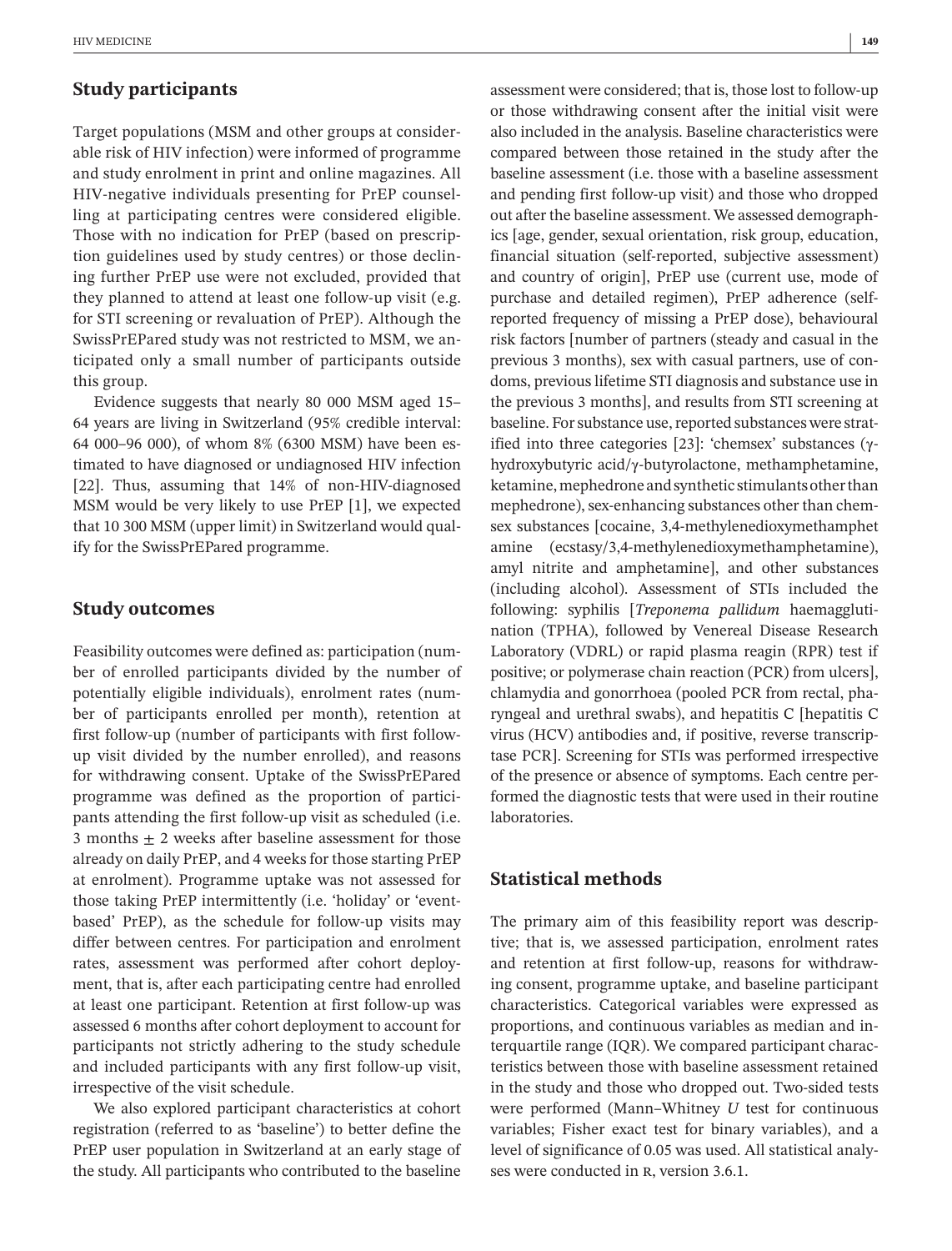# **RESULTS**

Full cohort recruitment had occurred by the end of January 2020, after 10 months of enrolment conducted by 11 participating centres. Between 10 April 2019 and 31 January 2020, 987 individuals were assessed for eligibility (Figure 1). Of these, two were deemed ineligible (one tested positive for HIV and one was unable to meet the study requirements), and 16 declined study participation, which corresponded to a participation rate of 98.2% (969/987). Monthly enrolment rates increased over time (Figure S1a), reflecting stepwise study implementation across Switzerland (Figure S1b). A median of 86 participants were enrolled per month (IQR 52–137), over nearly 10 months.

Of 969 enrolled participants, baseline assessment was still pending in 40, whilst three withdrew consent before the initial assessment. Thus, 926 participants were included in the analysis of baseline characteristics: 905 had a baseline visit and were scheduled for first follow-up (thus considered retained in the study), whilst 21 dropped out after the baseline assessment. Of these, 14 withdrew consent because they either stopped or did not initiate PrEP  $(n = 10)$ , had no time to participate  $(n = 2)$ , expressed concerns about a potential increase in STIs or adverse drug reactions related to  $PrEP(n=1)$ , or found counselling questions too intrusive  $(n = 1)$  (Figure S2). Four participants were considered lost to follow-up (three left Switzerland and one died for a reason unrelated to the study). In three cases, no reason for dropping out was reported.

Retention at first follow-up was 80.7% (782/969) (Figure 1). Programme uptake was 80.7%, with 532 out of 659 study participants adhering to the visit schedule: among those on daily PrEP at baseline or those who started PrEP at baseline, the median time between baseline assessment and first follow-up visit was 13 weeks (IQR 10–14 weeks; Figure S3).

Baseline characteristics of the 926 participants included in the analysis are presented in Table 1. The median age was 40 years (IQR 33–47 years). Participants were predominantly MSM (880/926; 95%) and born in Switzerland (546/926; 59%), with a university degree (435/926; 47%) and a comfortable financial situation (471/926; 50.9%). Individuals defining themselves asfemale constituted 1.4% of the study cohort. Participants retained in the study after baseline assessmentwere more likely to possess a university degree compared to those who dropped out. Other baseline characteristics were well balanced between groups.

Table 2 outlines data on PrEP use and behavioural risk factors. Most participants were taking daily PrEP at baseline (687/910; 75.5%), which they purchased with a medical prescription in a regular pharmacy in Switzerland. In those taking daily PrEP for a limited period of time ('holiday PrEP'), the median intake was 2 days (IQR 1–5 days) before and 2 days (IQR 2-3.5 days) after sexual exposure. In those using an 'event-based' regimen [18], it was 1 day (IQR 1–1 days) before and 2 days (IQR 2–3 days) after. Assessment of PrEP adherence revealed that 60% (317/528) of daily, 59.3% (35/59) of holiday, and 74.2%

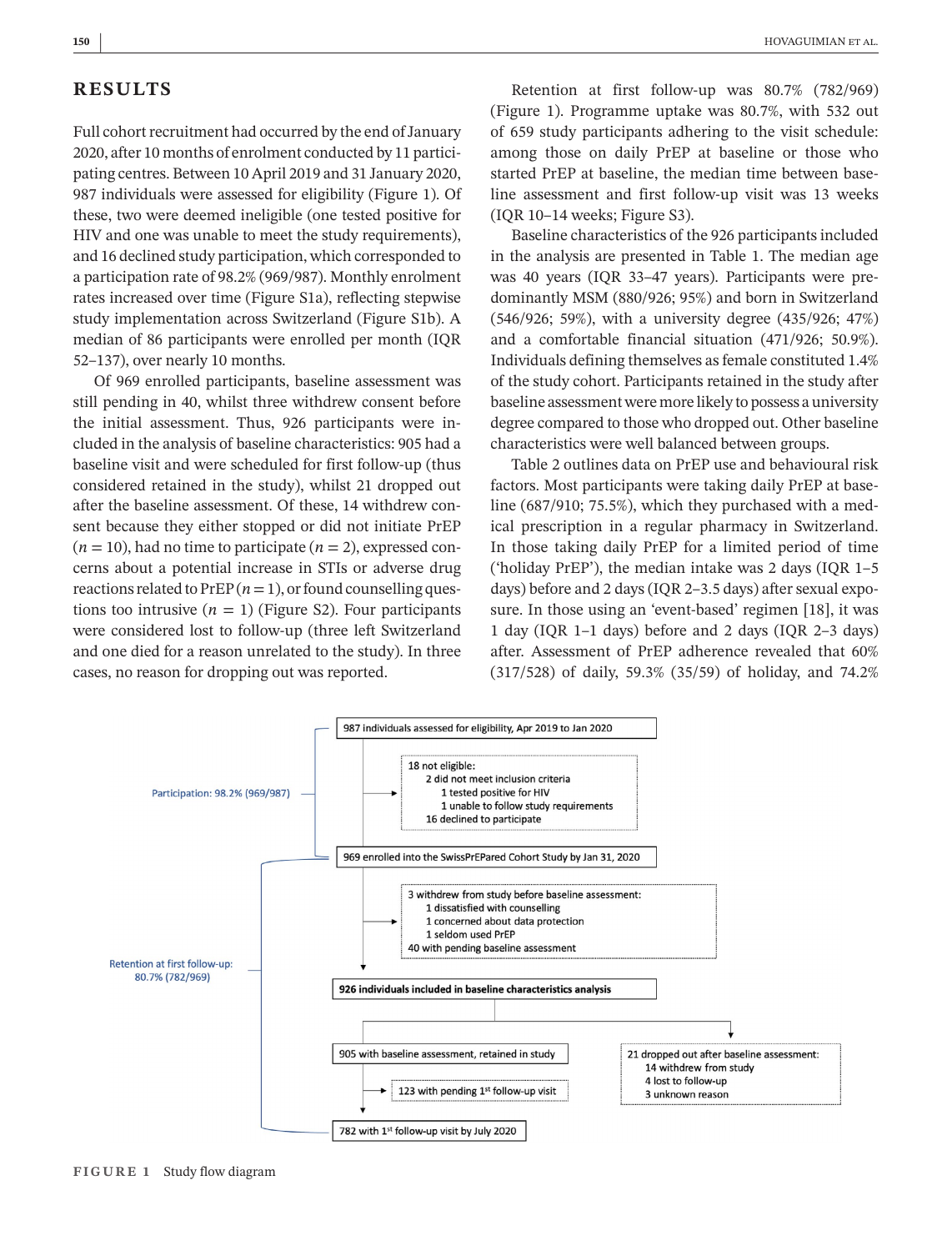# **TABLE 1** Baseline characteristics of the SwissPrEPared participants

|                                   | <b>Total</b><br>$(n = 926)$ | <b>Retained in study</b><br>$(n = 905)$ | <b>Dropouts</b><br>$(n = 21)$ | $P$ -value <sup><math>a</math></sup> |
|-----------------------------------|-----------------------------|-----------------------------------------|-------------------------------|--------------------------------------|
| Age [median (IQR)]                | $40(33-47)$                 | $39(33-47)$                             | $41(34-54)$                   | 0.292                                |
| Gender $[n(\%)]$                  |                             |                                         |                               |                                      |
| Male                              | 907 (97.9)                  | 886 (97.9)                              | 21(100)                       | 1.0                                  |
| $Cis^b$ -male                     | 904 (99.7)                  | 883 (99.7)                              | 21(100)                       |                                      |
| Trans <sup>c</sup> -male          | 3(0.3)                      | 3(0.3)                                  | 0(0)                          |                                      |
| Female                            | 13(1.4)                     | 13(1.4)                                 | 0(0)                          |                                      |
| $Cis^b$ -female                   | 4(30.8)                     | 4(30.8)                                 | 0(0)                          |                                      |
| Trans <sup>c</sup> -female        | 9(69.2)                     | 9(69.2)                                 | 0(0)                          |                                      |
| Nonbinary                         | 6(0.6)                      | 6(0.7)                                  | 0(0)                          |                                      |
| Sexual orientation $[n (\%)]$     |                             |                                         |                               |                                      |
| Homosexual                        | 833 (90.0)                  | 815 (90.1)                              | 18 (85.7)                     | 0.467                                |
| Bisexual                          | 58(6.3)                     | 56(6.2)                                 | 2(9.5)                        |                                      |
| Heterosexual                      | 11(1.2)                     | 11(1.2)                                 | 0(0)                          |                                      |
| Not defined                       | 24(2.6)                     | 23(2.5)                                 | 1(4.8)                        |                                      |
| Risk group $[n (\%)]$             |                             |                                         |                               |                                      |
| $\operatorname{\mathsf{MSM}}$     | 880 (95.0)                  | 860 (95.0)                              | 20 (95.2)                     | 0.661                                |
| $Cis^b$ -MSM                      | 877 (99.7)                  | 857 (99.7)                              | 20(100)                       |                                      |
| Trans <sup>c</sup> -MSM           | 3(0.3)                      | 3(0.3)                                  | 0(0)                          |                                      |
| Heterosexual                      | 11(1.2)                     | 11(1.2)                                 | 0(0)                          |                                      |
| $Cis^b$                           | 9(81.8)                     | 9(81.8)                                 | 0(0)                          |                                      |
| Trans <sup>c</sup>                | 2(18.2)                     | 2(18.2)                                 | 0(0)                          |                                      |
| Other                             | 35(3.8)                     | 34(3.8)                                 | 1(4.8)                        |                                      |
| Education $[n (\%)]$              |                             |                                         |                               |                                      |
| University                        | 435(47.0)                   | 433 (47.8)                              | 2(9.5)                        | 0.001                                |
| Apprenticeship                    | 171(18.5)                   | 167(18.5)                               | 4(19.0)                       |                                      |
| Higher education (not university) | 99(10.7)                    | 92(10.2)                                | 7(33.3)                       |                                      |
| High school/Baccalaureate         | 72(7.8)                     | 70(7.7)                                 | 2(9.5)                        |                                      |
| No or compulsory school           | 11(1.2)                     | 11(1.2)                                 | 0(0)                          |                                      |
| Other                             | 138 (14.9)                  | 132 (14.6)                              | 6(28.6)                       |                                      |
| Financial situation $[n (\%)]$    |                             |                                         |                               |                                      |
| Very comfortable                  | 191(20.6)                   | 189(20.9)                               | 2(9.5)                        | 0.447                                |
| Comfortable                       | 471 (50.9)                  | 459 (50.7)                              | 12(57.1)                      |                                      |
| Neither comfortable nor difficult | 194(21.0)                   | 187(20.7)                               | 7(33.3)                       |                                      |
| Difficult                         | 48(5.2)                     | 48(5.3)                                 | 0(0.0)                        |                                      |
| Very difficult                    | 22(2.4)                     | 22(2.4)                                 | 0(0.0)                        |                                      |
| Country of origin $[n (\%)]$      |                             |                                         |                               |                                      |
| Switzerland                       | 546 (59.0)                  | 531 (58.7)                              | 15(71.4)                      | 0.723                                |
| Germany                           | 104(11.2)                   | 103(11.4)                               | 1(4.8)                        |                                      |
| Brazil                            | 23(2.5)                     | 23(2.5)                                 | 0(0)                          |                                      |
| France                            | 22(2.4)                     | 21(2.3)                                 | 1(4.8)                        |                                      |
| Italy                             | 18(1.9)                     | 18(2.0)                                 | 0(0)                          |                                      |

(Continues)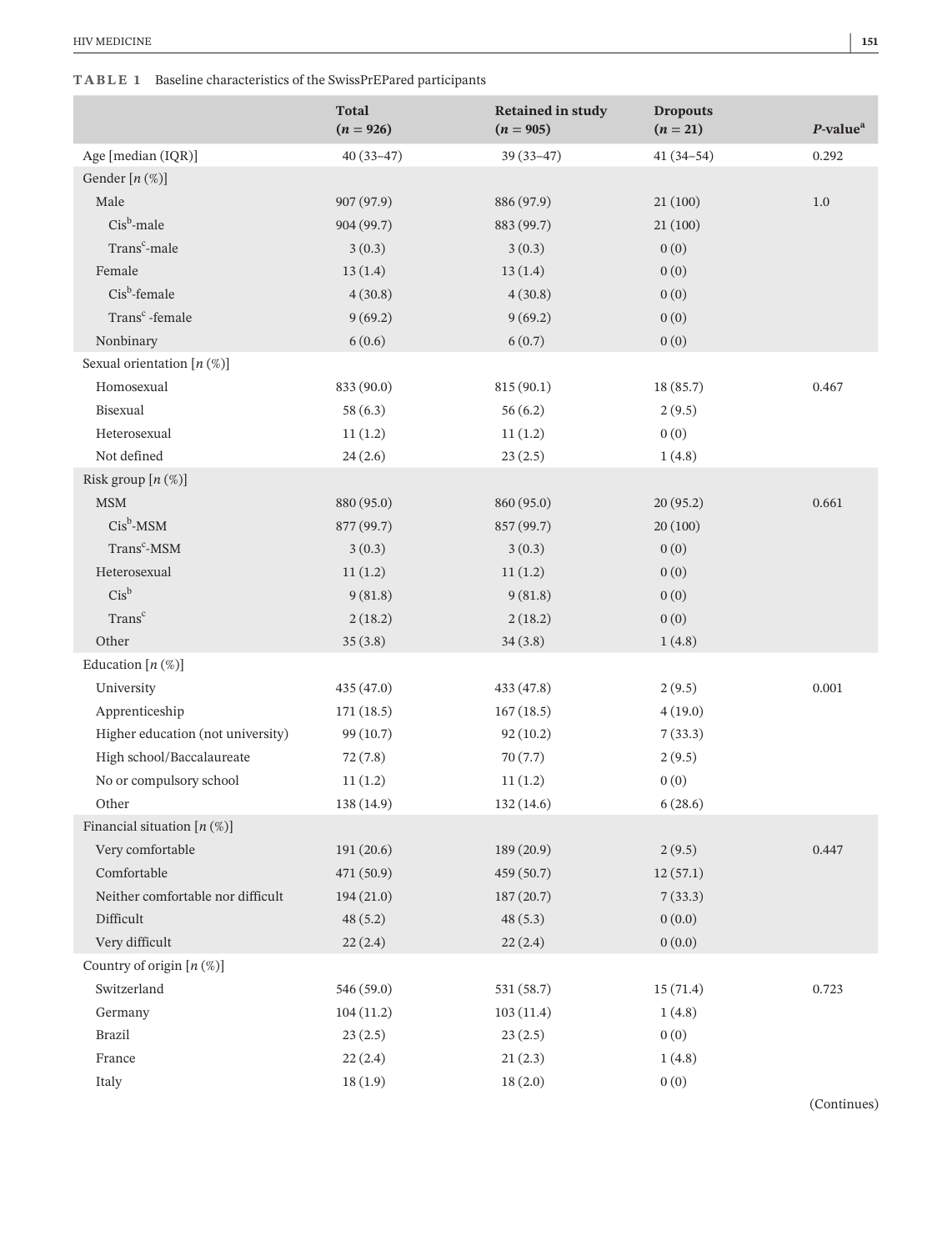#### **TABLE 1** (Continued)

|                                    | <b>Total</b><br>$(n = 926)$ | <b>Retained in study</b><br>$(n = 905)$ | <b>Dropouts</b><br>$(n = 21)$ | $P$ -value <sup><math>a</math></sup> |
|------------------------------------|-----------------------------|-----------------------------------------|-------------------------------|--------------------------------------|
| Other (each $\lt$ 18 participants) | 213(23.0)                   | 209(23.1)                               | 4(19.0)                       |                                      |
| European countries                 | 91(42.7)                    | 89(42.6)                                | 2(50.0)                       |                                      |
| Non-European countries             | 122(57.3)                   | 120(57.4)                               | 2(50.0)                       |                                      |

Abbreviations: IQR, interquartile range; MSM, men who have sex with men.

<sup>a</sup> Mann–Whitney *U* test for continuous variables; Fisher exact test for binary variables.

 $<sup>b</sup>$  Cis refers to individuals for whom sex assigned at birth matches gender identity.</sup>

 $c$  Trans refers to a discrepancy between sex assigned at birth and the reported gender identity.

(66/89) of event-based PrEP users never missed taking their medication. In those missing a dose, this was mostly the case once a month (daily PrEP) or once/twice (other regimens). The vast majority had sex with casual partners (812/910; 89.2%), for which 12.7% reported systematic use of condoms. Previous use of post-exposure prophylaxis was reported by 29.8% of the study participants. The median number of sexual partners in the previous 3 months was 5 (IQR 2–10). Previous lifetime STIs were reported by 74% (673/910) of the study participants. Among those, most reported 1 to 3 different STIs (Figure 2a). The most commonly self-reported infection was gonorrhoea (35.1%), followed by chlamydia (31.8%) and syphilis (17.8%) (Figure 2b). The vast majority (93.5%) reported substance use (including alcohol consumption) in the previous 3 months. Substance use in a sexual context was reported by 665 participants (73.1%), of whom 74.6% (496/665) used either chemsex substances or sex-enhancing drugs other than chemsex substances (Figure 3).

Compared to those retained in study after baseline assessment, participants who dropped out were significantly less likely to take PrEP at baseline, had fewer sexual partners, were more likely to always use condoms with casual partners and were less likely to report previous lifetime STIs. Although not statistically significant, substance use in a sexual context waslessfrequent in participants who dropped out.

Results of STI screening at the baseline visit are provided in Table 3: 9.6% of study participants tested positive for gonorrhoea, 11.3% for chlamydia, and 3.7% for syphilis. There was no positive hepatitis C screening test. Overall, 25.5% tested positive for any of these STIs. Although not statistically significant, participants retained in the study after baseline assessment had a higher prevalence of STIs at baseline than those who dropped out.

# **DISCUSSION**

In this feasibility assessment conducted 10 months after the initiation of a large, multicentre cohort study on PrEP, participation, retention at first follow-up and programme

uptake were high (98.2, 80.7 and 80.7%, respectively). Of 926 included individuals, most were middle-aged, welleducated MSM on PrEP at baseline, with overall good PrEP adherence. The majority reported multiple casual partners, inconsistent condom use, previous STI and substance use in a sexual context. At baseline, > 25% of the participants tested positive for syphilis, gonorrhoea or chlamydia. None of the participants were found to be positive for HCV.

In this study, we found high participation and high retention at first follow-up, and high programme uptake, with > 80% of the participants adhering to the anticipated visit schedule of the SwissPrEPared programme. Of 969 enrolled participants, only five withdrew for reasons related to the design of the PrEP programme. These findings may reflect the growing need for large-scale PrEP programmes with integrated, comprehensive care. Our study findings are in line with those of two PrEP implementation studies conducted in Australia that showed widespread interest, rapid enrolment, and high retention among gay, bisexual and other MSM [24,25]. The high participation and retention at first follow-up might also be related to the innovative design of the questionnaires used in the SwissPrEPared programme, which consisted of selfreported data collected through online, self-administered questionnaires compatible with smartphones. This particular design may also have contributed to minimizing the risk of social desirability bias and interviewer bias, which may occur when collecting data of a sensitive nature [26]. These assumptions will be further explored through the introduction of specific feedback forms assessing end-user experience (implementation planned in spring 2022).

Further exploratory analyses revealed that the small number of participants who dropped out exhibited a different risk profile from those retained in the study after the baseline assessment: less prone to use PrEP at baseline, these participants also reported fewer sexual partners, more systematic condom use, fewer previous STIs and less substance use in a sexual context. Among those declining further study participation, forgoing or stopping PrEP (e.g. because they were in a stable relationship) was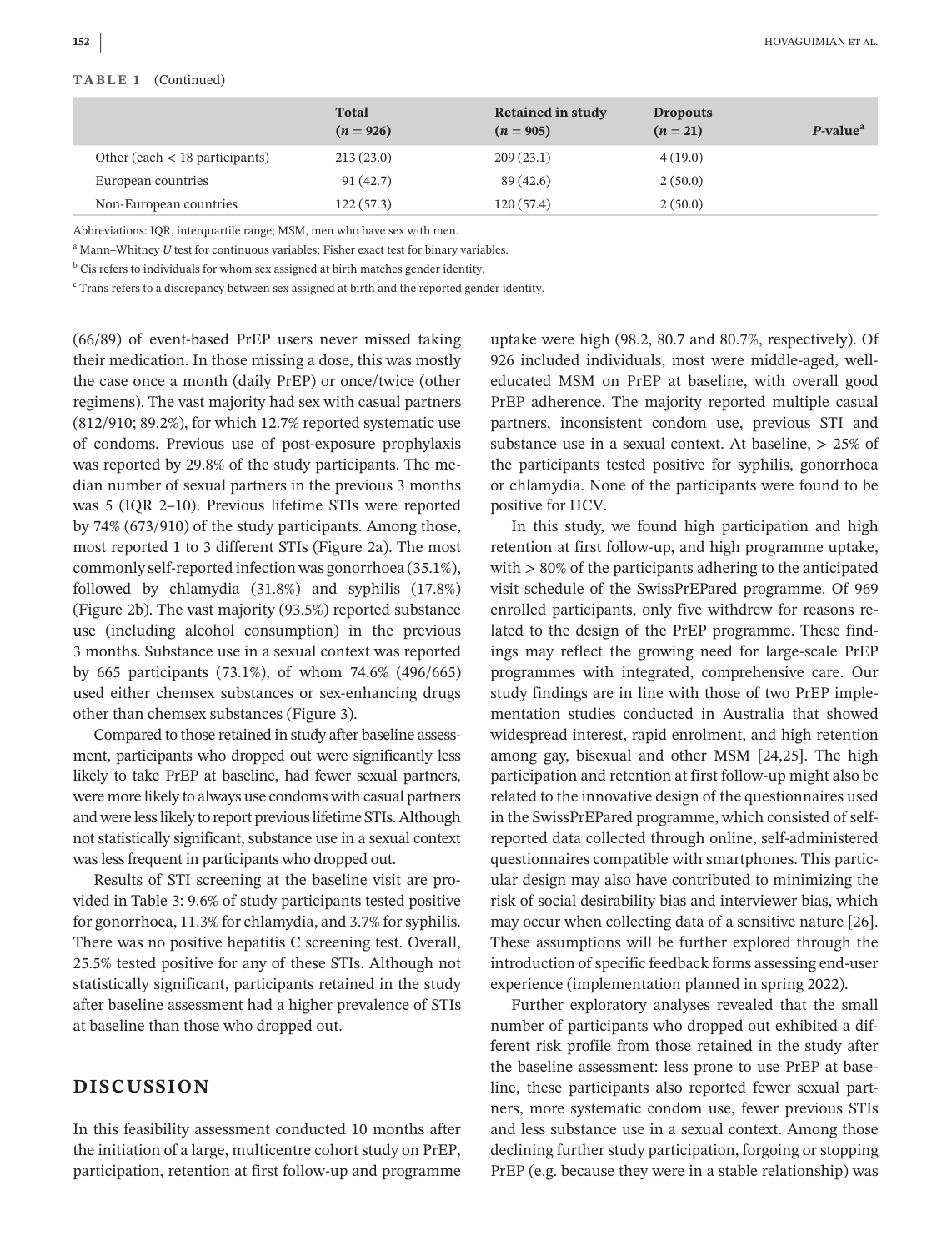|  | TABLE 2 Pre-exposure prophylaxis (PrEP) use and behavioural risk factors among SwissPrEPared participants |  |  |  |  |  |
|--|-----------------------------------------------------------------------------------------------------------|--|--|--|--|--|
|--|-----------------------------------------------------------------------------------------------------------|--|--|--|--|--|

|                                                                               | <b>Total</b><br>$(n = 910)$ | <b>Retained in study</b><br>$(n = 890)$ | <b>Dropouts</b><br>$(n = 20)$ | P-value <sup>a</sup> |  |  |
|-------------------------------------------------------------------------------|-----------------------------|-----------------------------------------|-------------------------------|----------------------|--|--|
| Taking PrEP at baseline $[n (\%)]$                                            | 687 (75.5)                  | 678 (76.2)                              | 9(45.0)                       | 0.003                |  |  |
| PrEP regimen at baseline $[n (\%)]$                                           |                             |                                         |                               |                      |  |  |
| Daily, constant                                                               | 528 (76.9)                  | 523(77.1)                               | 5(55.6)                       | 0.080                |  |  |
| Before and after planned sex<br>('event-based')                               | 89(13.0)                    | 87(12.8)                                | 2(22.2)                       |                      |  |  |
| Daily, limited time periods ('holiday<br>PrEP')                               | 59(8.6)                     | 58(8.6)                                 | 1(11.1)                       |                      |  |  |
| Other regimen                                                                 | 11(1.6)                     | 10(1.5)                                 | 1(11.1)                       |                      |  |  |
| PrEP intake: daily, for limited time periods [median (IQR)]                   |                             |                                         |                               |                      |  |  |
| Days before                                                                   | $2(1-5)$                    | $2(1-5)$                                | $1(1-1)$                      | 0.320                |  |  |
| Days after                                                                    | $2(2-3.5)$                  | $2(2-3.75)$                             | $2(2-2)$                      | 0.475                |  |  |
| Number of days on PrEP (past<br>3 months)                                     | $38(17-60)$                 | $39(16-60)$                             | $36(36-36)$                   | 0.953                |  |  |
| PrEP intake: event-based regimen [median (IQR)]                               |                             |                                         |                               |                      |  |  |
| Days before                                                                   | $1(1-1)$                    | $1(1-1)$                                | $1.5(1.25-1.75)$              | 0.297                |  |  |
| Days after                                                                    | $2(2-3)$                    | $2(2-3)$                                | $3(2.5-3.5)$                  | 0.353                |  |  |
| Number of days on PrEP (past<br>3 months)                                     | $20(15-35)$                 | $20(15-36)$                             | $12(7-16)$                    | 0.206                |  |  |
| PrEP adherence (i.e. frequency of missed medication) $[n (\%)]$               |                             |                                         |                               |                      |  |  |
| In daily PrEP users                                                           | $(n = 528)$                 |                                         |                               |                      |  |  |
| Never                                                                         | 317(60.0)                   | 313 (59.8)                              | 4(80.0)                       | 0.915                |  |  |
| Once a month                                                                  | 169(32.0)                   | 168(32.1)                               | 1(20.0)                       |                      |  |  |
| Once every second week                                                        | 34(6.4)                     | 34(6.5)                                 | 0(0)                          |                      |  |  |
| Once a week                                                                   | 7(1.3)                      | 7(1.3)                                  | 0(0)                          |                      |  |  |
| More than once a week                                                         | 1(0.2)                      | 1(0.2)                                  | 0(0)                          |                      |  |  |
| In 'holiday PrEP' users                                                       | $(n = 59)$                  |                                         |                               |                      |  |  |
| Never                                                                         | 35(59.3)                    | 34(58.6)                                | 1(100.0)                      | 0.874                |  |  |
| Once or twice                                                                 | 21(35.6)                    | 21(36.2)                                | 0(0)                          |                      |  |  |
| Three to five times                                                           | 2(3.4)                      | 2(3.4)                                  | 0(0)                          |                      |  |  |
| Six to 10 times                                                               | 1(1.7)                      | 1(1.7)                                  | 0(0)                          |                      |  |  |
| More than 10 times                                                            | 0(0)                        | 0(0)                                    | 0(0)                          |                      |  |  |
| In 'event-based' PrEP users                                                   | $(n = 89)$                  |                                         |                               |                      |  |  |
| Never                                                                         | 66 (74.2)                   | 64(73.6)                                | 2(100)                        | 0.700                |  |  |
| Once or twice                                                                 | 22(24.7)                    | 22(25.3)                                | 0(0)                          |                      |  |  |
| Three to five times                                                           | 1(1.1)                      | 1(1.1)                                  | 0(0)                          |                      |  |  |
| Six to 10 times                                                               | 0(0)                        | 0(0)                                    | 0(0)                          |                      |  |  |
| More than 10 times                                                            | 0(0)                        | 0(0)                                    | 0(0)                          |                      |  |  |
| Purchase mode $[n (\%)]$                                                      |                             |                                         |                               |                      |  |  |
| In a regular pharmacy in Switzerland                                          | 233(34.0)                   | 230(34.0)                               | 3(33.3)                       | 0.757                |  |  |
| Through the SwissPrEPared<br>programme (option available as<br>from Oct 2019) | 145(21.1)                   | 143(21.1)                               | 2(22.2)                       |                      |  |  |
| Online pharmacy (outside Europe)                                              | 137(20.0)                   | 136(20.1)                               | 1(11.1)                       |                      |  |  |
| In a regular pharmacy outside<br>Switzerland                                  | 108(15.7)                   | 105(15.5)                               | 3(33.3)                       |                      |  |  |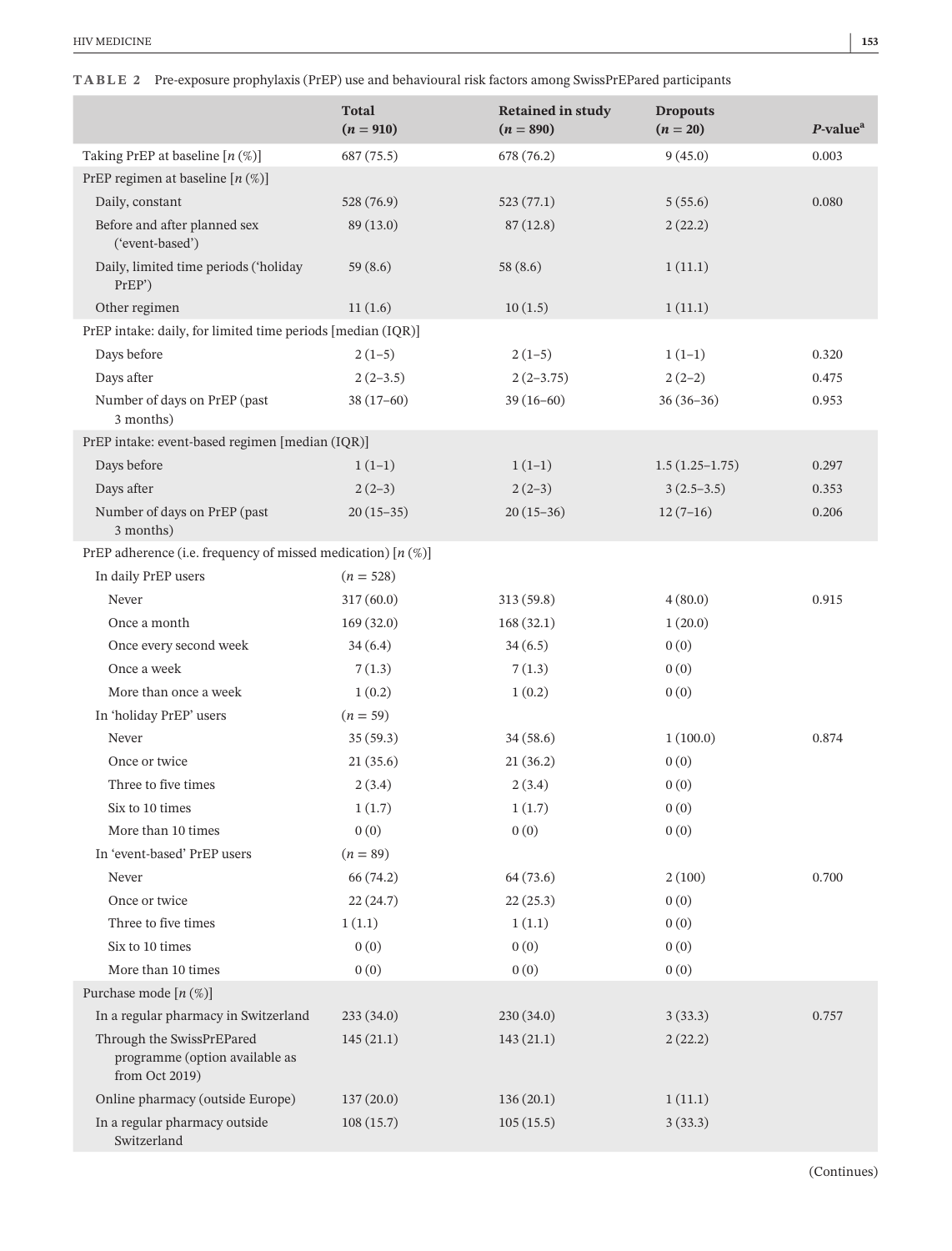#### **TABLE 2** (Continued)

|                                                                  | <b>Total</b><br>$(n = 910)$ | <b>Retained in study</b><br>$(n = 890)$ | <b>Dropouts</b><br>$(n = 20)$ | $P-valuea$ |
|------------------------------------------------------------------|-----------------------------|-----------------------------------------|-------------------------------|------------|
| Online pharmacy (Europe)                                         | 46(6.7)                     | 46(6.8)                                 | 0(0)                          |            |
| Other mode                                                       | 17(2.5)                     | 17(2.5)                                 | 0(0)                          |            |
| Number of sexual partners in previous<br>3 months [median (IQR)] | $5(2-10)$                   | $5(2-10)$                               | $2(1-4)$                      | 0.003      |
| Sex with casual partners $[n (\%)]$                              | 812 (89.2)                  | 795 (89.3)                              | 17(85.0)                      | 0.467      |
| Condom use with casual partners $[n (\%)]$                       |                             |                                         |                               |            |
| Never                                                            | 326(35.8)                   | 320(36.0)                               | 6(30.0)                       | 0.022      |
| Sometimes                                                        | 316(34.7)                   | 313(35.2)                               | 3(15.0)                       |            |
| Mostly                                                           | 152(16.7)                   | 148 (16.6)                              | 4(20.0)                       |            |
| Always                                                           | 116(12.7)                   | 109(12.2)                               | 7(35.0)                       |            |
| Previous use of post-exposure prophylaxis<br>$[n(\%)]$           | 271(29.8)                   | 267(30.0)                               | 4(20.0)                       | 0.460      |
| Previous sexually transmitted infection<br>$[n(\%)]$             | 673(74.0)                   | 663 (74.5)                              | 10(50.0)                      | 0.020      |
| Substance use, past 3 months $[n (\%)]$                          |                             |                                         |                               |            |
| Any substance use (including alcohol)                            | 851 (93.5)                  | 832 (93.5)                              | 19(95.0)                      | 1.0        |
| Substance use in a sexual context<br>(including alcohol)         | 665(73.1)                   | 654(73.5)                               | 11(55.0)                      | 0.076      |

Abbreviation: IQR, interquartile range.

<sup>a</sup>Mann-Whitney *U* test for continuous variables; Fisher exact test for binary variables.



**FIGURE 2** Number of different previous sexually transmitted infections (STIs) self-reported at baseline (a) and type of self-reported STIs (b)

the most frequently reported reason. These findings seem to indicate that the SwissPrEPared programme is not only targeted at, but also adequately retaining those at considerable risk of HIV infection.

Participants in our study were found to have higher proportions of positive STI-screening test results at baseline compared to previous reports [10,27–29]. One reason for this discrepancy may lie in the large proportion of participants already on PrEP at baseline (75.5%), in whom some degree of behavioural risk compensation may have already occurred at the time of enrolment [30–33], although the association between PrEP and risk compensation has been recently hotly debated [34]. This large proportion of PrEP users contrasts with other PrEP cohorts, which included mostly PrEP-naïve participants [10,24,35,36]. The large on-PrEP population seen in our study may be attributable to several factors, such as high PrEP awareness and demand (as suggested by an online survey conducted in January 2017 among MSM in Switzerland) [2], preexisting structures facilitating access to PrEP (e.g. sexual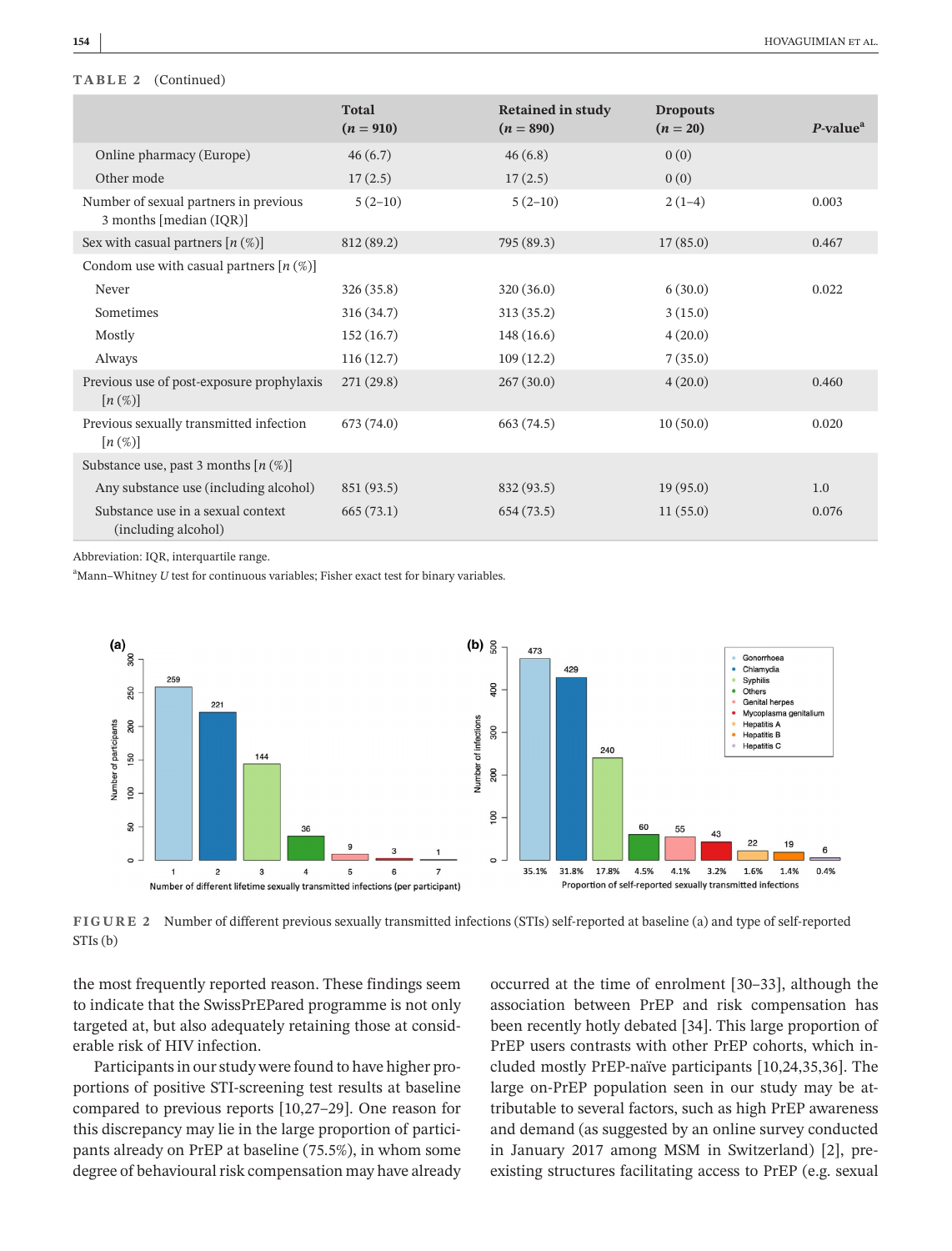

**FIGURE 3** Substances used before/during sex in the previous 3 months among 665 SwissPrEPared participants. GHB/GBL, γhydroxybutyric acid/γ-butyrolactone; LSD, lysergic acid diethylamide; ecstasy/MDMA, 3,4-methylenedioxymethamphetamine

|                              | <b>Total</b><br>$n(\%)$ | <b>Retained in study</b><br>$n(\%)$ | <b>Dropouts</b><br>$n(\%)$ | $P$ -value <sup><math>a</math></sup> |
|------------------------------|-------------------------|-------------------------------------|----------------------------|--------------------------------------|
| Any of the STIs listed below |                         |                                     |                            |                                      |
| Negative                     | 438 (74.5)              | 429(74.2)                           | 9(90.0)                    | 0.465                                |
| Positive                     | 150(25.5)               | 149(25.8)                           | 1(10.0)                    |                                      |
| Gonorrhoea                   |                         |                                     |                            |                                      |
| Negative                     | 642(90.4)               | 628(90.2)                           | 14(100)                    | 0.383                                |
| Positive                     | 68(9.6)                 | 68(9.8)                             | 0(0)                       |                                      |
| Chlamydia                    |                         |                                     |                            |                                      |
| Negative                     | 630 (88.7)              | 616(88.5)                           | 14(100)                    | 0.387                                |
| Positive                     | 80(11.3)                | 80(11.5)                            | 0(0)                       |                                      |
| Syphilis                     |                         |                                     |                            |                                      |
| Negative                     | 704 (96.3)              | 689 (96.4)                          | 15(93.8)                   | 0.456                                |
| Positive                     | 27(3.7)                 | 26(3.6)                             | 1(6.2)                     |                                      |
| Hepatitis C                  |                         |                                     |                            |                                      |
| Negative                     | 606(100)                | 595 (100)                           | 11(100)                    | NA                                   |
| Positive                     | 0(0)                    | 0(0)                                | 0(0)                       |                                      |

**TABLE 3** Results of screening for sexually transmitted infections (STIs) at baseline visit

Abbreviation: NA, not applicable.

<sup>a</sup>Mann-Whitney *U* test for continuous variables; Fisher exact test for binary variables.

health clinics), and PrEP access through alternative channels (e.g. online or from neighbouring countries).

This study has some limitations. Firstly, even though the assessment was performed after cohort implementation in the seven main cities of Switzerland, one centre dominated the analysis ('Checkpoint Zurich', i.e. centre 1; Figure S1b). Although this limits the generalizability of our findings(i.e. population characteristics may vary according to recruitment site), it also underlines the importance of

checkpoints for the sexual health of MSM [37]. Future reassessments of the SwissPrEPared cohort will provide centrespecific data, and a more granular picture of MSM and other groups at considerable risk of HIV infection (such as trans women) seeking PrEP in Switzerland. Secondly, the cohort profile assessment identified a middle-aged, cisgender, homosexually identified, well-educated study population, with good PrEP adherence. Although this profile is partly consistent with other PrEP cohorts [10,24,35,36],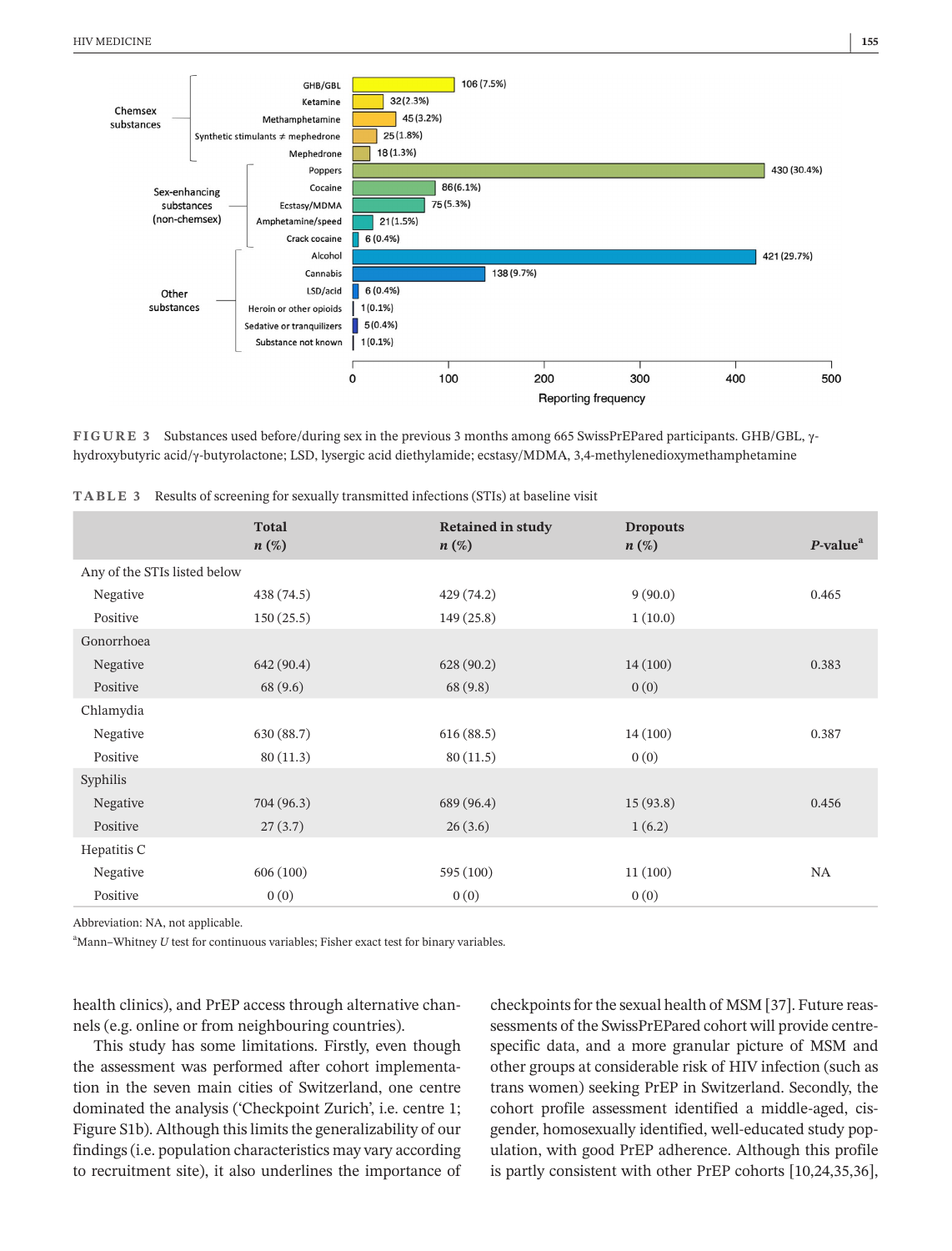it also indicates that current efforts should be focused on the enrolment of younger, less educated individuals with lower PrEP awareness who might be at higher risk of HIV infection [38]. Several approaches have been described to improve the recruitment of younger individuals belonging to a sexual minority, such as particular sampling strategies (e.g. venue-based or snowball sampling methods), internet-based recruitment (e.g. targeted advertisement on social media or on geosocial networking applications such as Grindr®), the involvement of community-based organizations, financial incentives, and the promotion of a nonstigmatizing attitude in health care providers [39– 41]. Some of these measures – such as advertisement on social media or free-of-charge STI screening for subgroups deemed vulnerable – should soon be implemented in the SwissPrEPared cohort study. Thirdly, although enrolment into the SwissPrEPared cohort is not restricted to PrEP users, most participants tended to withdraw consent when forgoing or interrupting PrEP. However, as individuals discontinuing PrEP have been found to be at much higher risk of contracting HIV infection than their on-PrEP counterparts [35,42–44], particular attention should be paid to ensure continuity of care and to evaluate PrEP reinitiation in this specific subgroup.

In this study, we assessed the feasibility and uptake of a PrEP programme among MSM and – to a lesser extent – among other groups at considerable risk of HIV infection. We found high participation, retention at first follow-up and programme uptake in MSM and confirmed that participants retained in the study after the baseline assessment were at considerable risk of HIV infection. Through this assessment, we were also able to identify that younger, less educated individuals with lower PrEP awareness were underrepresented in our cohort. These individuals will be the focus of efforts throughout the next enrolment phases of the SwissPrEPared cohort study.

### **CONFLICTS OF INTEREST**

The institution of EB received fees for his participation on advisory boards and travel grants from Gilead Sciences, MSD, ViiV Healthcare, Abbvie, Pfizer, and Sandoz. DLB received honoraria for advisory board participation from Gilead Sciences, MSD and ViiV Healthcare. The institution of KD received research funding unrelated to this publication from Gilead Sciences and sponsorship for attendance at specialist meetings from MSD. MS is an advisory board member of Gilead Sciences, MSD and ViiV Healthcare, and received travel grants from Gilead Sciences. The institution of BS received travel grants from Gilead Sciences. The institution of PT received grants and advisory fees from ViiV Healthcare and Gilead Sciences, outside the submitted work. JSF received research grants unrelated to the submitted work from Merck & Co, Gilead Sciences, and ViiV Healthcare. The institution of BH received research and travel grants from ViiV Healthcare, MSD and Gilead Sciences. The other authors declare no conflicts of interest.

### **AUTHOR CONTRIBUTIONS**

FH, EM, MRe, RDK, JSF and BH participated in study conception and design, data acquisition and interpretation, and critical revision of the manuscript. FH and EM produced the first draft of the manuscript. FH and RDK performed the statistical analyses. MRa, EB, EBEA, DLB, AC, KD, VC, CD, CH, SL, JN, MS, BS and PV participated in data acquisition and critical revision of the manuscript. PB, PT, DH, AJS, RB, NL, AL and JB participated in study conception and design, and critical revision of the manuscript. All authors listed on the title page have read the manuscript, attest to the validity and legitimacy of the data and its interpretation, and agree to its submission.

### **ORCID**

*F Hovaguimian* <https://orcid.org/0000-0003-4181-2948> *K Darling* **b** <https://orcid.org/0000-0003-1449-3873>

#### **REFERENCES**

- 1. Hayes R, Schmidt AJ, Pharris A, et al. Estimating the 'PrEP Gap': how implementation and access to PrEP differ between countries in Europe and Central Asia in 2019. *Euro Surveill*. 2019;24:1900598.
- 2. Hampel B, Kusejko K, Braun DL, Harrison-Quintana J, Kouyos R, Fehr J. Assessing the need for a pre-exposure prophylaxis programme using the social media app Grindr(R). *HIV Med*. 2017;18:772-776.
- 3. Gibas KM, van den Berg P, Powell VE, Krakower DS. Drug resistance during HIV pre-exposure prophylaxis. *Drugs*. 2019;79:609-619.
- 4. Pilkington V, Hill A, Hughes S, Nwokolo N, Pozniak A. How safe is TDF/FTC as PrEP? A systematic review and metaanalysis of the risk of adverse events in 13 randomised trials of PrEP. *J Virus Erad*. 2018;4:215-224.
- 5. Brown AE, Mohammed H, Ogaz D, et al. Fall in new HIV diagnoses among men who have sex with men (MSM) at selected London sexual health clinics since early 2015: testing or treatment or pre-exposure prophylaxis (PrEP)? *Euro Surveill*. 2015;2017:22.
- 6. Buchbinder SP, Havlir DV. Getting to zero San Francisco: a collective impact approach. *J Acquir Immune Defic Syndr*. 2019;82(Suppl 3):S176-S182.
- 7. Nwokolo N, Hill A, McOwan A, Pozniak A. Rapidly declining HIV infection in MSM in central London. *Lancet HIV*. 2017;4:e482-e483.
- 8. Whitlock G, Scarfield P, Dean Street Collaborative G. HIV diagnoses continue to fall at 56 Dean Street. *EClinicalMedicine*. 2020;19:100263.
- 9. Kojima N, Davey DJ, Klausner JD. Pre-exposure prophylaxis for HIV infection and new sexually transmitted infections among men who have sex with men. *AIDS*. 2016;30:2251-2252.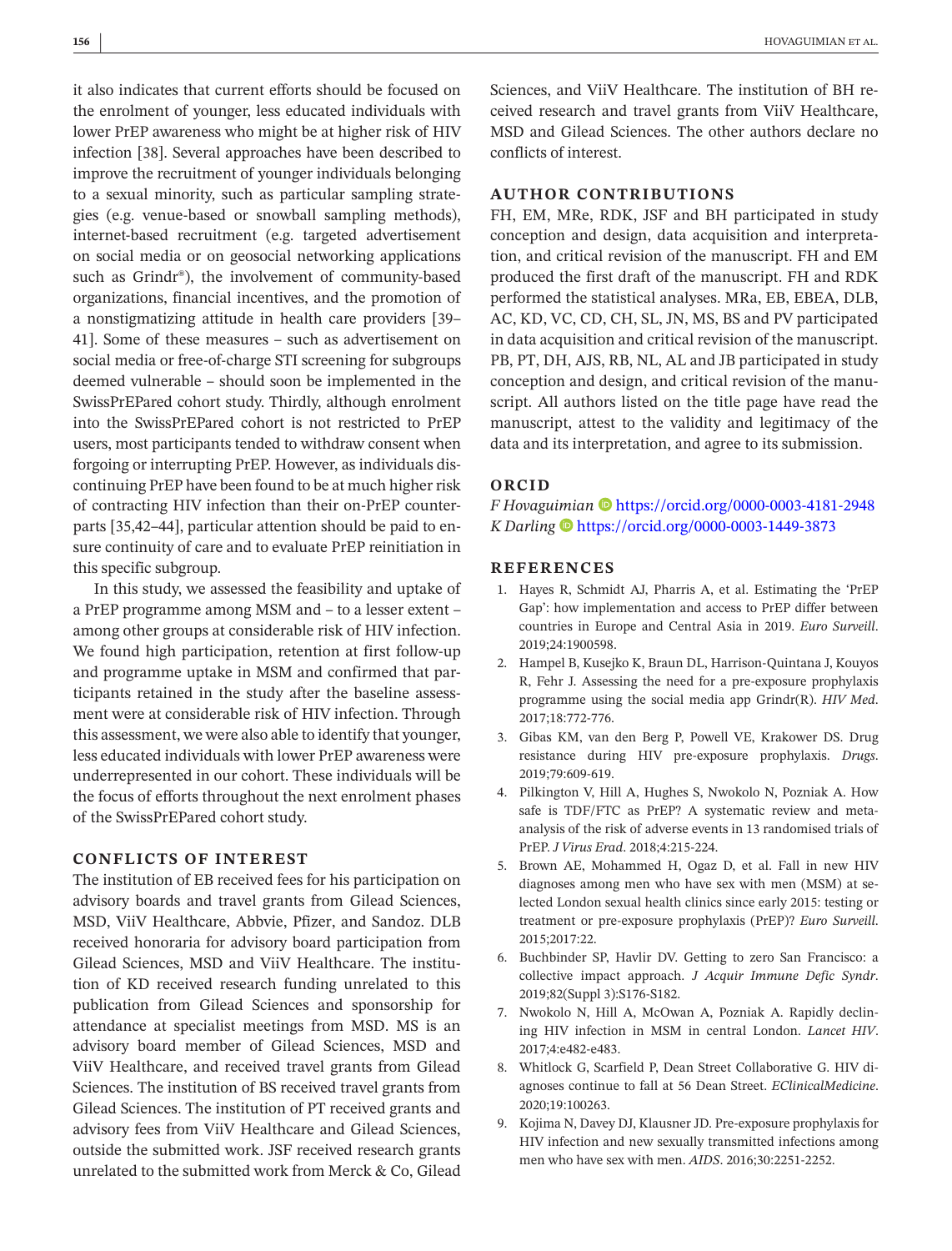- 10. Traeger MW, Cornelisse VJ, Asselin J, et al. Association of HIV preexposure prophylaxis with incidence of sexually transmitted infections among individuals at high risk of HIV Infection. *JAMA*. 2019;321:1380-1390.
- 11. Werner RN, Gaskins M, Nast A, Dressler C. Incidence of sexually transmitted infections in men who have sex with men and who are at substantial risk of HIV infection - A meta-analysis of data from trials and observational studies of HIV pre-exposure prophylaxis. *PLoS One*. 2018;13:e0208107.
- 12. Newcomb ME, Moran K, Feinstein BA, Forscher E, Mustanski B. Pre-exposure prophylaxis (PrEP) use and condomless anal sex: evidence of risk compensation in a cohort of young men who have sex with men. *J Acquir Immune Defic Syndr*. 2018;77:358-364.
- 13. Traeger MW, Schroeder SE, Wright EJ, et al. Effects of preexposure prophylaxis for the prevention of human immunodeficiency virus infection on sexual risk behavior in men who have sex with men: a systematic review and meta-analysis. *Clin Infect Dis*. 2018;67:676-686.
- 14. Carlo Hojilla J, Koester KA, Cohen SE, et al. Sexual behavior, risk compensation, and HIV prevention strategies among participants in the San Francisco PrEP demonstration project: a qualitative analysis of counseling notes. *AIDS Behav*. 2016;20:1461-1469.
- 15. Marcus JL, Glidden DV, Mayer KH, et al. No evidence of sexual risk compensation in the iPrEx trial of daily oral HIV preexposure prophylaxis. *PLoS One*. 2013;8:e81997.
- 16. Eldridge SM, Chan CL, Campbell MJ, et al. CONSORT 2010 statement: extension to randomised pilot and feasibility trials. *BMJ*. 2016;355:i5239.
- 17. European AIDS Clinical Society. Guidelines Version 10.0. Vol November, 2019.
- 18. Molina JM, Capitant C, Spire B, et al. On-demand preexposure prophylaxis in men at high risk for HIV-1 Infection. *N Engl J Med*. 2015;373:2237-2246.
- 19. O'Dea S Forecast of the smartphone user penetration rate in Switzerland 2018-2024. Vol 2021, Statista, 2020.
- 20. Badal HJ, Stryker JE, DeLuca N, Purcell DW. Swipe right: dating website and app use among men who have sex with men. *AIDS Behav*. 2018;22:1265-1272.
- 21. Grov C, Breslow AS, Newcomb ME, Rosenberger JG, Bauermeister JA. Gay and bisexual men's use of the Internet: research from the 1990s through 2013. *J Sex Res*. 2014;51:390-409.
- 22. Schmidt AJ, Altpeter E. The denominator problem: estimating the size of local populations of men-who-have-sex-with-men and rates of HIV and other STIs in Switzerland. *Sex Transm Infect*. 2019;95:285-291.
- 23. Hampel B, Kusejko K, Kouyos RD, et al. Chemsex drugs on the rise: a longitudinal analysis of the Swiss HIV cohort study from 2007 to 2017. *HIV Med*. 2020;21:228-239.
- 24. Grulich AE, Guy R, Amin J, et al. Population-level effectiveness of rapid, targeted, high-coverage roll-out of HIV pre-exposure prophylaxis in men who have sex with men: the EPIC-NSW prospective cohort study. *Lancet HIV*. 2018;5:e629-e637.
- 25. Ryan KE, Asselin J, Fairley CK, et al. Trends in human immunodeficiency virus and sexually transmitted infection testing among gay, bisexual, and other men who have sex with men after rapid scale-up of preexposure prophylaxis in Victoria, Australia. *Sex Transm Dis*. 2020;47:516-524.
- 26. Krumpal I. Determinants of social desirability bias in sensitive surveys: a literature review. *Qual Quant*. 2013;47:2025-2047.
- 27. Beymer MR, DeVost MA, Weiss RE, et al. Does HIV preexposure prophylaxis use lead to a higher incidence of sexually transmitted infections? A case-crossover study of men who have sex with men in Los Angeles, California. *Sex Transm Infect*. 2018;94:457-462.
- 28. Lal L, Audsley J, Murphy DA, et al. Medication adherence, condom use and sexually transmitted infections in Australian preexposure prophylaxis users. *AIDS*. 2017;31:1709-1714.
- 29. Marcus JL, Hurley LB, Hare CB, et al. Preexposure prophylaxis for HIV prevention in a large integrated health care system: adherence, renal safety, and discontinuation. *J Acquir Immune Defic Syndr*. 2016;73:540-546.
- 30. Coyer L, van den Elshout MAM, Achterbergh RCA, et al. Understanding pre-exposure prophylaxis (PrEP) regimen use: switching and discontinuing daily and event-driven PrEP among men who have sex with men. *EClinicalMedicine*. 2020;29–30:100650.
- 31. Gafos M, Horne R, Nutland W, et al. The context of sexual risk behaviour among men who have sex with men seeking PrEP, and the impact of PrEP on sexual behaviour. *AIDS Behav*. 2019;23:1708-1720.
- 32. Grant RM, Anderson PL, McMahan V, et al. Uptake of preexposure prophylaxis, sexual practices, and HIV incidence in men and transgender women who have sex with men: a cohort study. *Lancet Infect Dis*. 2014;14:820-829.
- 33. McCormack S, Dunn DT, Desai M, et al. Pre-exposure prophylaxis to prevent the acquisition of HIV-1 infection (PROUD): effectiveness results from the pilot phase of a pragmatic openlabel randomised trial. *Lancet*. 2016;387:53-60.
- 34. Rojas Castro D, Delabre RM, Molina JM. Give PrEP a chance: moving on from the "risk compensation" concept. *J Int AIDS Soc*. 2019;22(Suppl 6):e25351.
- 35. Greenwald ZR, Maheu-Giroux M, Szabo J, et al. Cohort profile: l'Actuel pre-exposure prophylaxis (PrEP) cohort study in Montreal, Canada. *BMJ Open*. 2019;9:e028768.
- 36. Vuylsteke B, Reyniers T, De Baetselier I, et al. Daily and eventdriven pre-exposure prophylaxis for men who have sex with men in Belgium: results of a prospective cohort measuring adherence, sexual behaviour and STI incidence. *J Int AIDS Soc*. 2019;22:e25407.
- 37. Schmidt A. From HIV-testing to Gay Health Centres: A Mapping of European "Checkpoints". 2017.
- 38. Weber P, Gredig D, Lehner A, Nideröst S. *European MSM Internet Survey (EMIS-2017) - Rapport national de la Suisse*. Fachhochschule Nordwestschweiz, Hochschule für Soziale Arbeit, Olten; 2019.
- 39. Bonevski B, Randell M, Paul C, et al. Reaching the hard-toreach: a systematic review of strategies for improving health and medical research with socially disadvantaged groups. *BMC Med Res Methodol*. 2014;14:42.
- 40. Jaiswal J, Griffin M, Singer SN, et al. Structural barriers to preexposure prophylaxis use among young sexual minority men: the P18 cohort study. *Curr HIV Res*. 2018;16: 237-249.
- 41. Parchem B, Molock SD. Brief report: identified barriers and proposed solutions for recruiting young black sexual minority men in HIV-related research. *J Adolesc*. 2021;87:1-5.